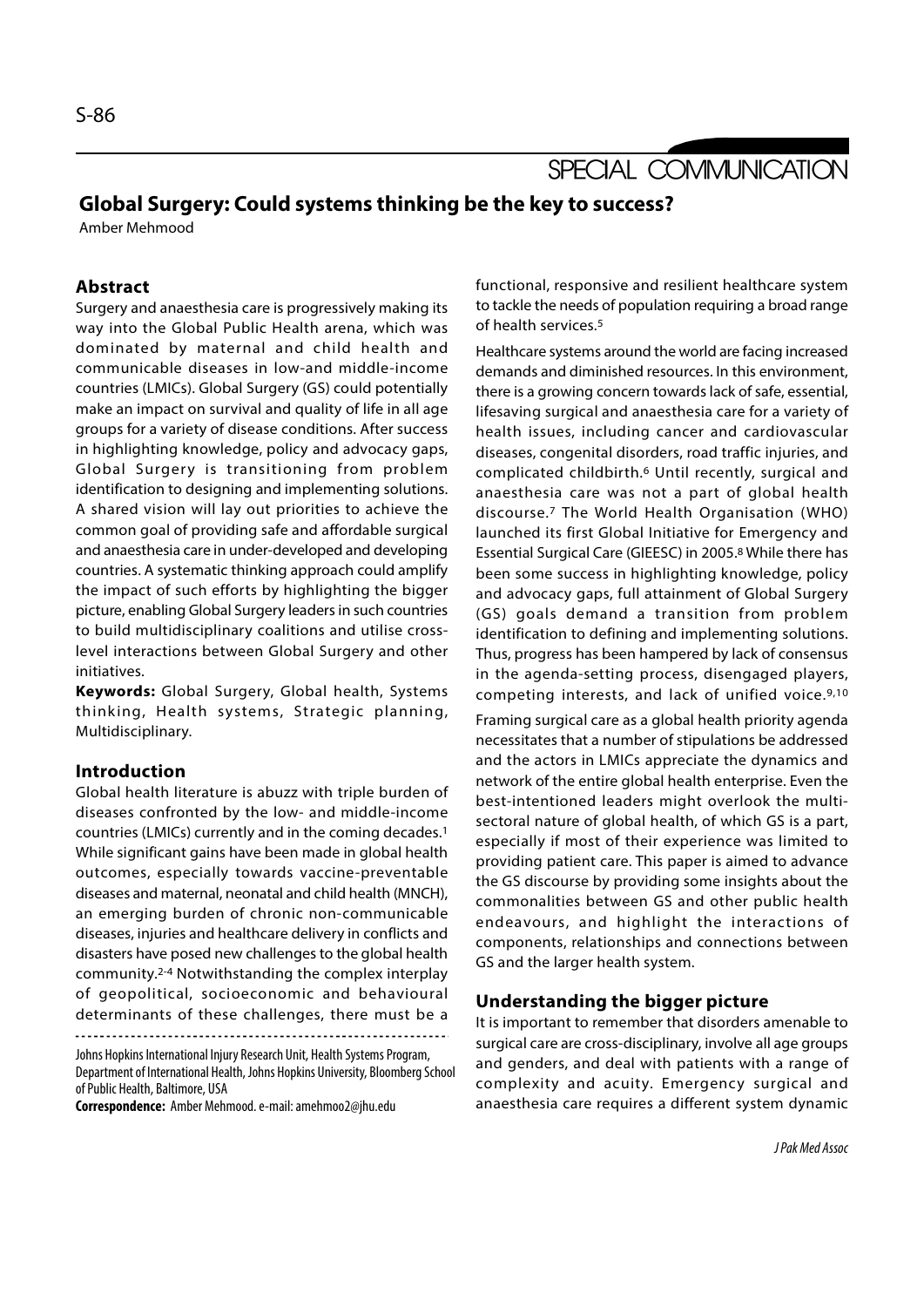and agility in contrast to well-planned health services for a set of complex congenital disorders. While conditions needing surgical care have diverse causes, including injuries, cancer, infections and reproductive health, surgical workforce and subsystems are generally specialty driven and compartmentalised by organ systems, age groups and treatment modalities. GS requires thinking beyond individual disciplines and disease classifications; to focus on processes, interactions, points of convergence and causes of undesirable outcomes rather than isolated specialties and subspecialties or interim results.

Healthcare, and surgical care by extension, is a patientprocessing system. This analogy does not dehumanise patients and care providers, but draws attention that every product is the sum total of infrastructure, technology, processes and quality assurance methods embedded in the system; not simply an accomplishment of capable human workforce. Therefore, the common misconception that surgical care starts at a facility and that the surgical team consists of a surgeon and an anaesthesiologist in a sterile environment may be a very simplistic approach to a complex, interconnected and interdependent network of individuals and institutions, playing an integral role in delivering safe, timely and affordable surgical care.

Most sustainable solutions require a steady stream of financial resources. However, healthcare financing in most LMICs (and even some high-income countries) is economically unstable in the sense that while medical payments (revenues) are fixed, the cost (demand) is variable. On top of it, inadequate government spending leads to a funding environment that is driven by large donors, philanthropy, and charitable sector ranging from short-term trips to specialised hospitals.11 As a result, affordable surgical services might be ad hoc, unsustainable, short-term as well as inequitable in some cases. Lack of accountability and transparency in the fragmented services and splintered funding. public sector results in wastage of resources, loss of financial capital or even withdrawal of donor. As noted by other researchers, there is also micro-economic disconnection in organisational heatlh care delivery as the patients want care but the system rewards productivity.12 Efficient surgeons spend little time with their patients. In other words, unintended consequences of approaches that are designed to achieve single and linear outcomes might work in the short term, but

potentially threaten a fiduciary relationship turning into a transactional action with insufficient time to "care". Thus, strategies directed at incentivising efficiency must be coupled with mechanism to improve the quality of care, maximising the benefits to both parties. GS would resonate with a larger audience by giving up on inopportune outcome measures - traditionally we track what we do not want (death, disability and cost) instead of what we desire (health, function and productivity).12 Bringing desired outcome measures in the framework of surgical care delivery will be of benefit particularly in situations where surgical disorders affect quality of life more than life or limb threat. There is limited doubt that repairing an inguinal hernia so that the man can return to work, or treating vesico-vaginal fistula of a young woman to relieve her from lifelong misery of poor hygiene and infections, greatly reduces emotional suffering, economic losses and thus improves quality of life and makes a significant case for expanding safe, affordable surgical and anaesthesia care.

Finally, "unmet surgical needs"13 exist in the backdrop of a wide array of missed public health opportunities. From prevention of medical conditions that cause diabetic foot and triple-vessel coronary artery disease, to control of drink-driving and speeding that lead to road traffic injuries, to curbing environmental agents that are linked to congenital malformations and cancers, to improving access to antenatal care and thereby preventing obstetric complications, the scope of the problem is much larger than just providing surgical services. If GS was meant to achieve the desired health outcomes, it requires other parts of the healthcare sphere to perform well too. These unmet needs will continue to grow if public health problems are viewed as mere healthcare governance and financing deficiencies. Using "my-problem-is-bigger-than-yours" argument is bound to create more silos, vertical programmatic solutions, preventing obstetric compineations, the scope of the<br>problem is much larger than just providing surgical<br>services. If GS was meant to achieve the desired health<br>outcomes, it requires other parts of the healthcare sphere<br>to

#### The way forward

When only the superficial symptoms of complex problems are attended, the underlying problem usually remains unresolved or may become exacerbated. For instance, scaling up liver transplant services while ignoring the prospects of hepatitis C control and treatment, or investing in highly skilled surgical workforce without meeting the expectations of job opportunities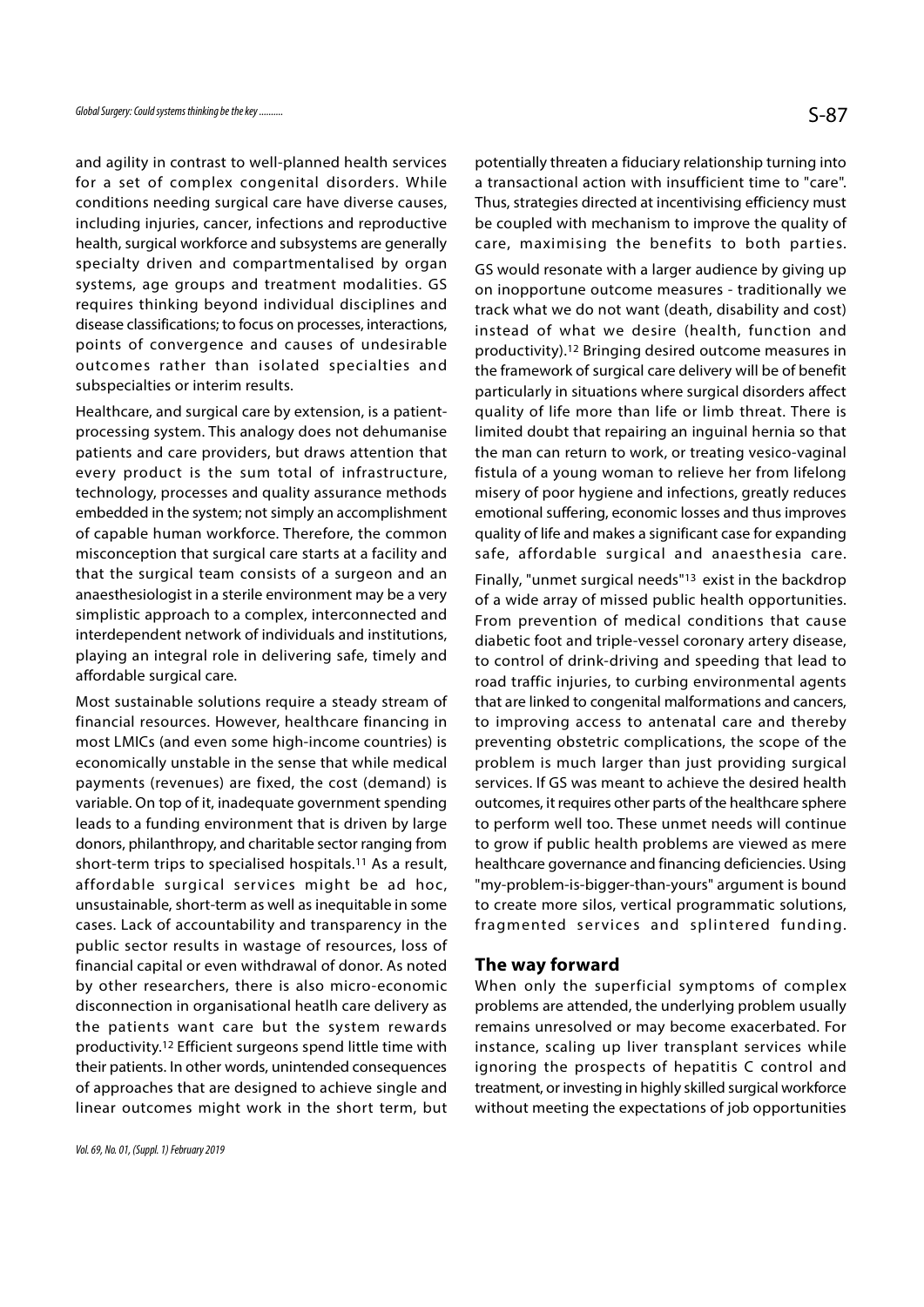or creating infrastructure to facilitate their practice would be counterproductive. So what could be the possible ways to take a gigantic task to provide universal access to safe, affordable surgical and anaesthesia care when needed, with dignity? At the moment this question is best left for the experts already working to find innovative solutions, especially bridging the gap between the unmet surgical needs, workforce deficiencies, and economic analyses of procedures, platforms and packages to improve surgical care.13,14 The following points would be helpful in grasping the macro picture by recognising the inter-sectionality of different sectors, actors and components of health system.

The most important paradigm shift is to use systems thinking,15 which is grounded upon the ability to analyse health systems and their problems from multiple perspectives. The central idea is that the effects or outputs of any system are dependent on the interactions of its components, and fixing the parts in isolation will not produce the full impact of interventions. In contrast to a reductionist form of analysis, systems thinking enables us to see the bigger picture, recognise that there are multiple cross-level interactions as well as essential interrelationships within the system and between subsystems, and to realize that cause and effects are not often linear and that outputs can loop back to affect the process. Systems thinking steers the emphasis away from individuals and individual causes by building capacity of the institutions, and better integrate science, technology and social innovations to improve health of the populations.

Another crucial step is to develop a shared vision and common goal, generate internal consensus, and clearly articulate priorities. It will take more than solemn messages and numbers to bring about the changes required to help those who are in need of surgery. Sometimes power dynamics in global health puts up short-term, silo and linear approaches. external framing ahead of principled action or evidence in order to inspire other stakeholders to act and offer their resources.16 Traditionally, policy-makers in LMICs have looked towards global organisations such as the United Nations (UN), WHO etc., for setting health agenda, even though the Millennium or Sustainable Development Goals (MDGs/SDGs) do not mention GS. New yet influential non-governmental players are capable of shifting normative structural power;17 hence the Global

Alliance for Surgical, Obstetric, Trauma, and Anaesthesia Care, also known as the G4 Alliance, has been successful in lifting the issue off the ground with subsequent engagement of national representatives, multi-lateral organisations, public and private sector and other crucial influencers.7 It is, therefore, important to be aware of, and engage with the key global and country-level champions, gauge the policy environment and direction, throw weight of influential actors, and build synergies to put policies into action.

Owing to its relatively recent appearance on global health priorities, GS is faced with narrow coalition building and a glaring lack of large donors and partners. Unlike MNCH or vaccine initiatives, no major global health donor provides more than minimal resources for surgery.16 Harnessing the corporate social responsibility (CSR) of large donors might demand more concerted efforts than our previous successful global public health initiatives due to donor fatigue.18 Carefully fostered partnerships, alignment with well-established enterprises, cross-cutting multi-sectoral interventions, and prudent advocacy are likely to attract and mobilise international funding opportunities as well as leverage national financial resources.

Before pushing a GS agenda, some public health lessons are worth re-visiting. Rigid, top-down, blanket strategies have not done well in the past and the outcomes could be variable in different countries and different places within a country. Acknowledging the diversity of settings will enable the planners to remain flexible in implementing innovative, adaptable and contextualised solutions even within the umbrella of a common goal. The fact that surgical care is affected by a wide variety of external factors, (e.g., "three delays", finances, availability of blood products etc.), makes it even more relevant for healthcare planners and strategists of LMICs to invest in strengthening health systems and to give within a country. Acknowiedging the diversity of settings<br>will enable the planners to remain flexible in<br>implementing innovative, adaptable and contextualised<br>solutions even within the umbrella of a common goal.<br>The fact t Lastly, a moment of self-reflection for the anaesthesia and surgical community in LMICs. GS is the new-kid-onthe-block of century-old public health endeavours directed at saving lives and improving the health of the population. Most people carry multiple identities as activists, educationists and researchers, yet our most credible claim to population welfare is clinical expertise.17 This prospect could yield benefits or cause drawbacks,

depending upon how we position ourselves and use our